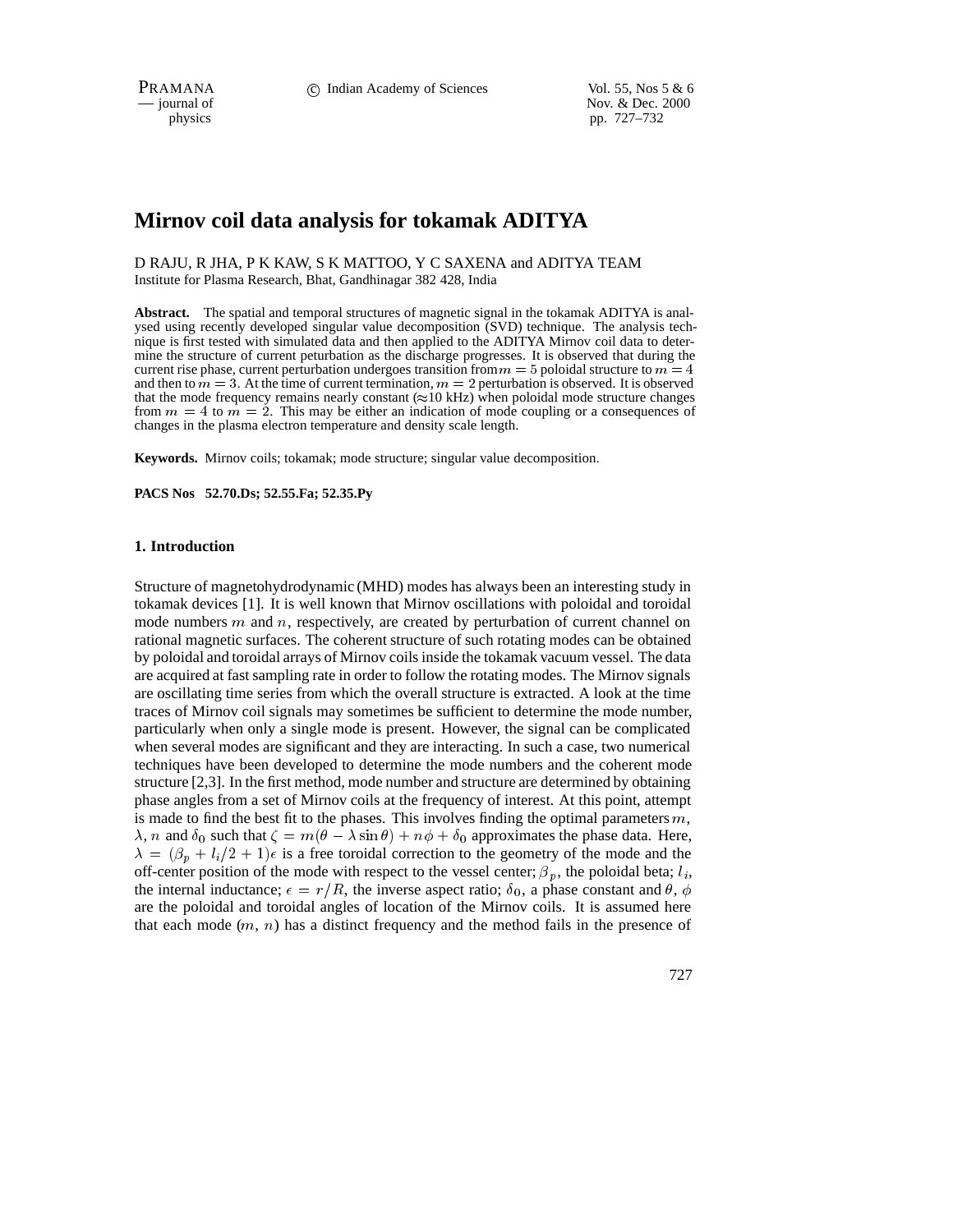## *D Raju et al*

the mode coupling. A typical nature of mode coupling is indicated by the two or more modes having the same frequency [2]. Another uncertainty is due to the statistical nature of the curve fitting procedure. In the second method, a correlation analysis is done in space rather than in time. In this method, singular value decomposition (SVD) is applied to a time space matrix of multichannel Mirnov coils data. The singular values (SVs) and principal axes (i.e. eigenvalues and eigenvectors) contain the information about MHD mode. The principle axes corresponding to the largest SVs determine the most important modes in the signal. Mode structure can be seen by a polar representation of principal axes vs probe positions. This is a relatively recent technique which effectively filters the uncorrelated noisy data. In this method, two or more modes with the same mode numbers but different frequencies are seen as a single mode distorted in time. Two or more modes with different mode numbers but having the same frequency (as in the mode coupling) are identified by SVD as a single mode with a distorted non-sinusoidal eigenvector in space. Thus, a distorted mode structure indicates presence of mode coupling.

In this paper, we apply the SVD technique to ADITYA discharges to characterise the presence of various MHD modes. A typical ADITYA discharge is selected which has indications of the presence of several modes in the discharge. The physical picture of the evolution of the discharge is well understood. The organization of this paper is as follows: Section 2 describes the method. Section 3 presents application of this method on ADITYA multichannel Mirnov coils data followed by conclusion in the last section.

## **2. Method**

An  $N \times M$  rectangular matrix X is formed by M-channels of N data points (i.e. row index  $=$  time, column index  $=$  channel). The SVD of X can be expressed in terms of the following product matrices:

$$
X = V S U^T,
$$

where V is an  $N \times M$  orthonormal matrix, U is an  $M \times M$  orthonormal matrix and S is an  $M \times M$  diagonal matrix. SVD is analogous to the similarity transformation which diagonalizes a square matrix. The SVs are the analogous to eigenvalues, while the columns of matrix  $U$  are analogous to the eigenvectors. The columns of matrix  $U$  are called the *principal axes*, form an orthonormal basis on which the signal is decomposed. Moreover, since most of SVs are very small compared to a few dominant ones, it describes the features of whole signal. Also, the matrix product *VS* are the principal components (PCs) of <sup>X</sup>. They give the time evolution of the signal along the corresponding principal axes.

A numerical test have been carried out to see the strengths and weaknesses of the method. An artificial time series in the following form [3]

$$
X_{ij} = \frac{1}{\sqrt{N}} \sum_{l} a_l \cos\left[\frac{2\pi m_l}{M}(j-1) + \phi_l - 2\pi \nu_l t_s(i-1)\right] + \eta \sigma_{ij},
$$

i.e. a superposition of cosinusoids of mode number  $m_l$  rotating having frequency  $\nu_l$  and amplitude  $a_l$ , with an additional white noise  $\sigma_{ij}$  of amplitude  $\eta$  was considered. The signal was detected at M equidistant poloidal positions with a sampling time  $t_s$ . Algorithm

728 *Pramana – J. Phys.,* **Vol. 55, Nos 5 & 6, Nov. & Dec. 2000**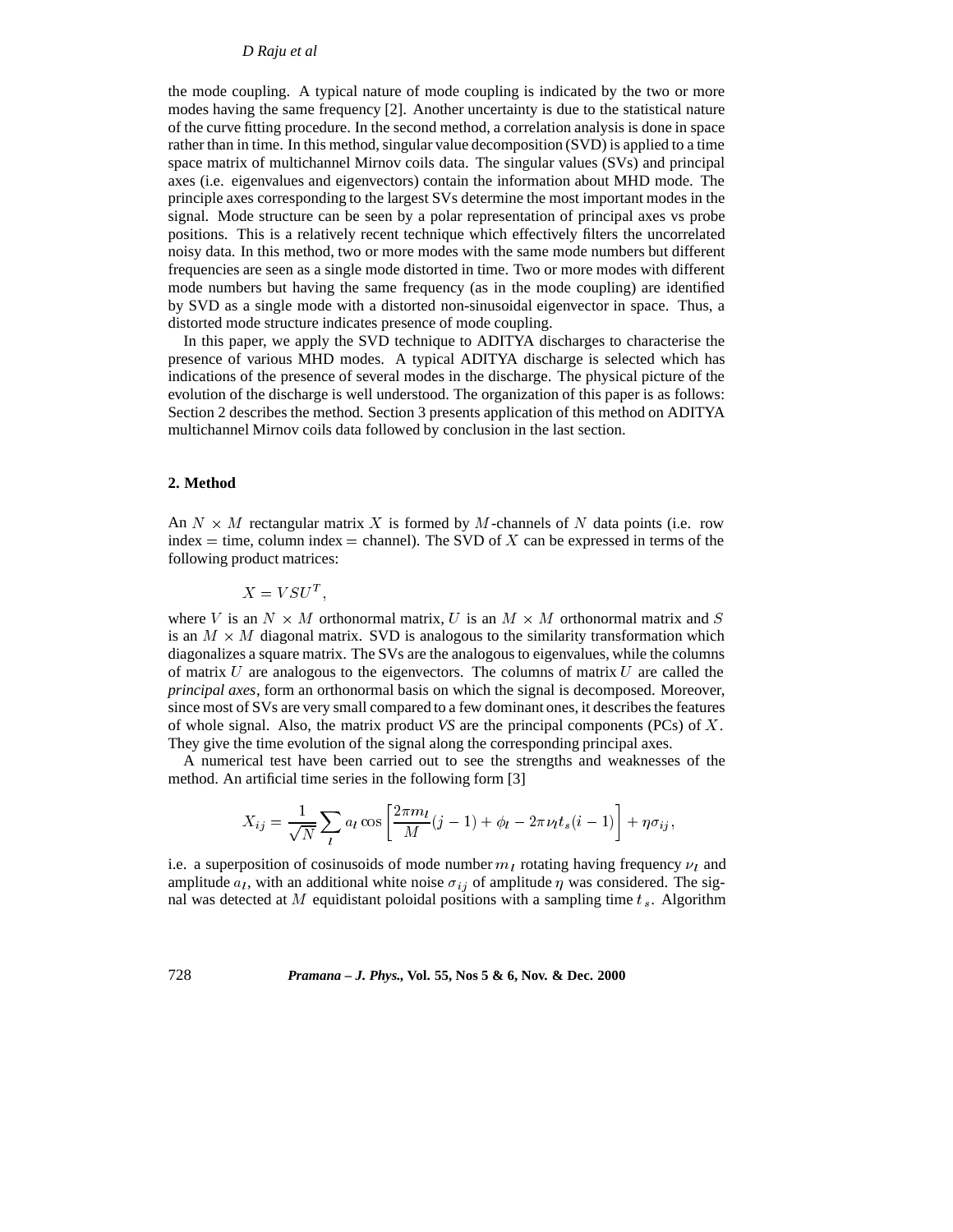#### *Mirnov coil data analysis*

**Table 1.** Summary of parameters used to generate signal for numerical test of SVD analysis,  $M = 8, t_s = 10^{-3}, N = 8192$ .

| $m_l$ | $a_l$ | ν             | ΨΙ   |
|-------|-------|---------------|------|
|       | 1.00  | $20.0 + 6.0t$ | 0.00 |
|       | 0.60  | $50.0 - 1.2t$ | 0.50 |
| 3     | 0.20  | $90.0 - 7.6t$ | 0.33 |
| noise | 0.05  |               |      |

<sup>†</sup>Signal is generated with frequencies slowly drifting in time.

was written in MATLAB (a mathematical and graphical package) script using its in-built mathematical routines. Various parameters used to generate the signal is given in table 1.

This test signal was preprocessed to remove the mean and linear trends; otherwise the first SVD components would be just the trend itself. Algorithm for SVD analysis is found correct as the results for numerical test signal have been reproduced as in ref. [3].

It is also checked that two or more modes with the same mode number but different frequencies will be seen as a single mode distorted in time. Also, two or more modes with different mode numbers but having same frequency and with constant amplitude ratios will be identified by SVD as a single mode with a distorted, non-sinusoidal eigenvectors in space. This is because the off diagonal phase relationship in the covariance matrix do not vary in time and so they do not average out to zero. Therefore, SVD method must be used carefully for real Mirnov data.

### **3. Analysis of Mirnov coil data**

In ADITYA, a garland of 15 tangential magnetic probe is installed to detect poloidal magnetic field,  $B_\theta$  inside the vacuum vessel. Since the frequency of rotating islands is typically in between 1 and 20 kHz, magnetic probe signals have been digitized at a sampling frequency of 40 kHz. Stored binary data is read through MATLAB script. For very large Mirnov coil amplitudes, either because of plasma position and shape or because of ballooning effects on the outboard sides, mode determination could be wrong as this can confuse the interpretation of eigenvectors. Hence all the signals have been normalised in the range  $-0.5$  to 0.5 before performing SVD.

We have chosen shot  $\#6579$  to analyse for the analysis of MHD modes using SVD technique described in  $\S2$ . Out of 15 probes, 12 probes have been used for the analysis because other 3 probe connections were broken and hence discarded. In figure 1, plasma current (in the unit of 10 kA) and loop voltage are plotted alongwith one of the Mirnov coils raw data. The points  $(1)$ ,  $(2)$  and  $(4)$  on the loop voltage trace are marked to indicate sudden bumps in loop voltage. Because of high frequency (600 Hz) pickup from the ohmic power supply, these bumps are not clearly marked as in other tokamaks [4]. In other tokamaks, these bumps have been related to the penetration into or ejection of poloidal flux from the plasma. There is an increase in the Mirnov signals corresponding to these points (see figure 1). The time-frequency analysis of the Mirnov signal is carried out using short-time FFT (MATLAB routine SPECGRAM). Figure 1(c) shows that the frequency of the Mirnov oscillations remain nearly constant (in the range of  $10-12$  kHz). The constant frequency

*Pramana – J. Phys.,* **Vol. 55, Nos 5 & 6, Nov. & Dec. 2000** 729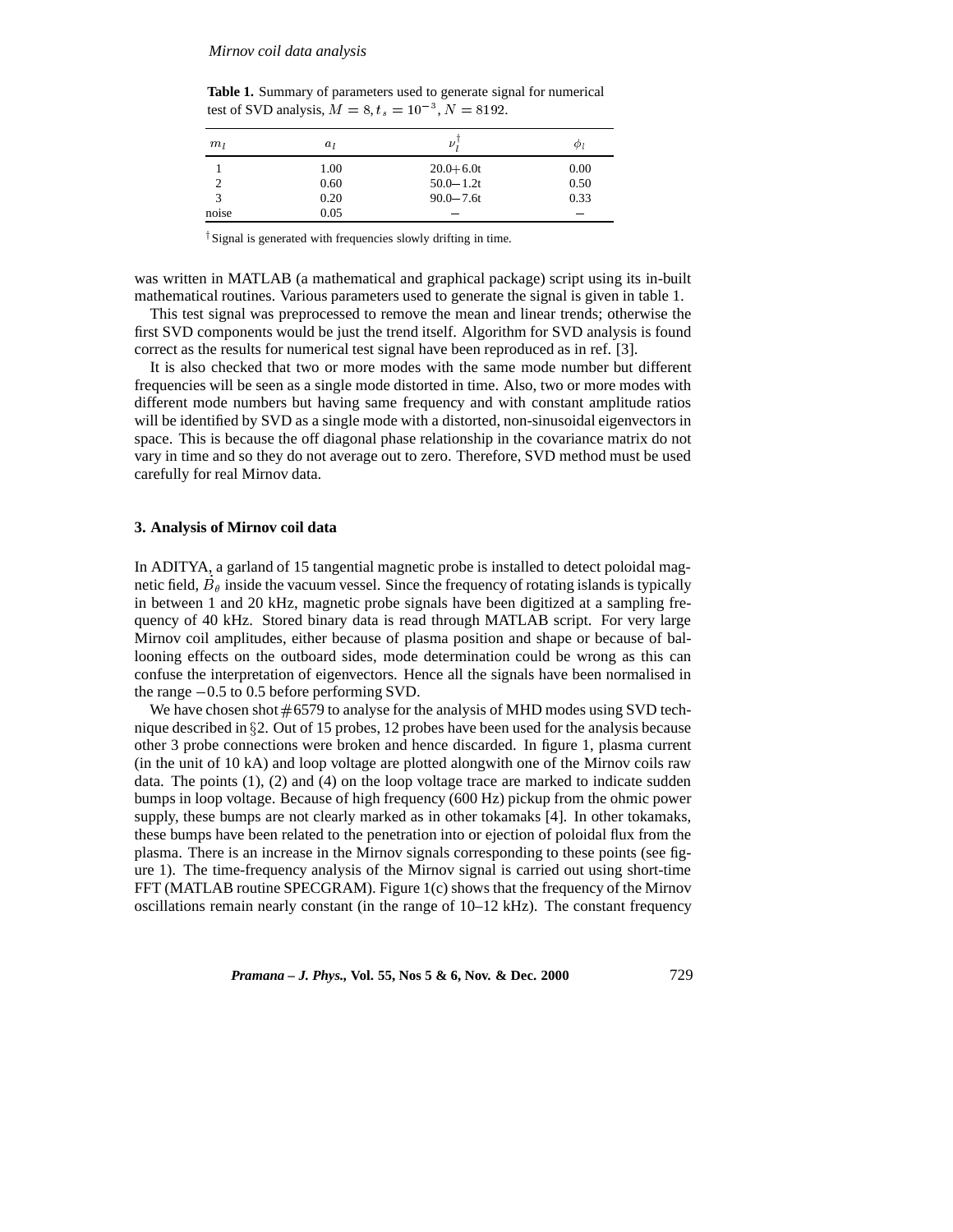

**Figure 1.** ADITYA discharge # 6579: (a) Plasma current (in the unit of 10 KA) and loop voltage (in volts). (**b**) One of the Mirnov coils raw data. (**c**) Time-frequency spectrum of a Mirnov signal indicating the dominent frequency component present in the signal.

of the Mirnov signal, in spite of obvious signature of change in the mode structure (e.g. bumps in the loop voltage signal) indicates presence of mode coupling.

We have carried out SVD analysis of Mirnov coil data from 12 pickup coils to understand the progress of tokamak discharge. In addition, data from pickup coils are also analysed at point (3) in the loop voltage trace where no conspicuous change in loop voltage is seen. Figure 2 shows the result of SVD analysis of pickup coil data during the rise phase (points 1 and 2) of the discharge. It is observed that the plasma current makes transition through  $m = 5$  and  $m = 4$  modes when the currents exceed 58 kA and 83 kA respectively. From the estimates of edge safety factor  $(q_a)$ , these cross over take place at  $q_a = 5$  and  $q_a = 4$  respectively. In the standard tokamak discharge, these phases correspond to the current penetration and sharpening of current density profile. Although we do not have a direct measurement of either current density or temperature profile, we speculate a standard picture of tokamak discharge for ADITYA.

Figure 3 shows the result of SVD analysis for a nearly flattop phase and a current termination phase (points 3 and 4 respectively on the loop voltage trace). In these phases, the poloidal mode structure is 3 and 2 respectively (see figures 3(c) and 3(f) respectively). It is clearly seen that the current termination is preceeded by large increase in Mirnov signal (see figure 1) whose mode structure is  $m = 2$ . In the standard tokamak discharge, large increase in  $m = 2$  signals has been observed as precursor activity to either a density limit

730 *Pramana – J. Phys.,* **Vol. 55, Nos 5 & 6, Nov. & Dec. 2000**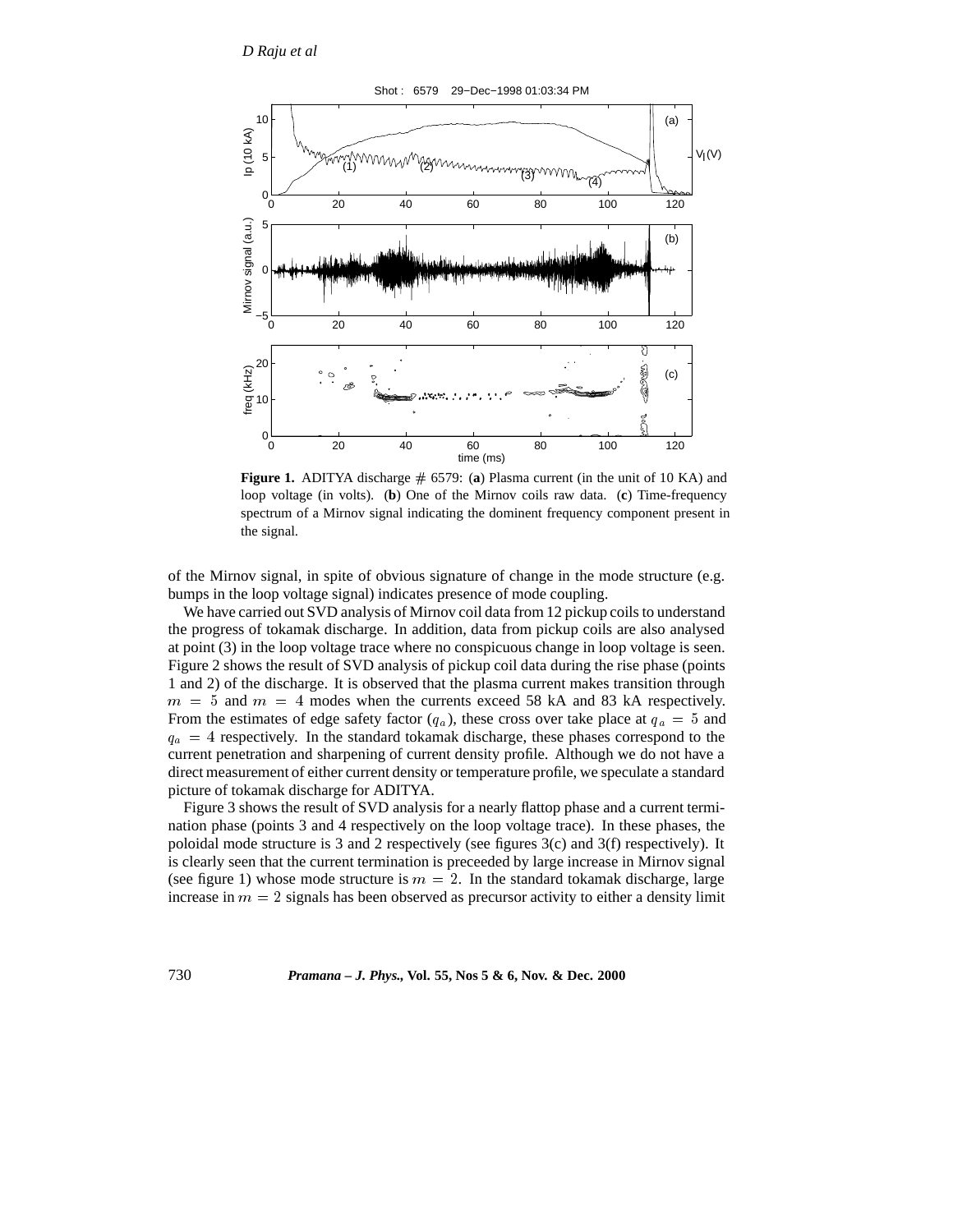

**Figure 2.** SVD analysis for ADITYA shot  $#6579$ : (a) Spectrum of singular values,  $S_i$ vs *i*. (**b**) Temporal structure of the mode. (**c**) Spatial structure of  $m = 5$  mode for time point (1) shown in figure 1. (**d**) spectrum of  $S_i$  vs i. (**e**) Temporal structure of the mode. (**f**) Spatial structure of  $m = 4$  mode for time point (2).

disruption or a current limit disruption [5]. In the absence of additional diagnostic information, it is not possible to make such conclusion for ADITYA. We have carried out similar SVD analysis of many ADITYA discharges which confirm a standard picture of tokamak discharge for current rise, flattop and current termination phases.

We have also carried out the mode structure analysis of the data presented in this paper using the conventional methods [6]. The mode numbers are found to be an error of  $+1$ . This uncertainty arises because of the difficulty in correctly estimating the phases from the FFT as well as the statistical nature of the curve fitting.

It is possible to speculate on why the mode frequency remain constant when mode structure changes from  $m = 4$  to  $m = 2$ . In the beginning the observed mode frequency of  $\approx$  10 kHz may belong to  $m = 4$  (for electron temperature,  $T_e = 250$  eV, density scale length,  $L_n = 10$  cm and radius of mode rational surface,  $r = 20$  cm). However, as the discharge progresses, the electron temperature may increase and the density scale length may decrease giving the same frequency for the lower mode numbers.

## **4. Conclusion**

SVD technique is a powerful tool which has been applied to the magnetic probe signals at ADITYA tokamak. We have analysed Mirnov coil data of ADITYA discharges during the

*Pramana – J. Phys.,* **Vol. 55, Nos 5 & 6, Nov. & Dec. 2000** 731